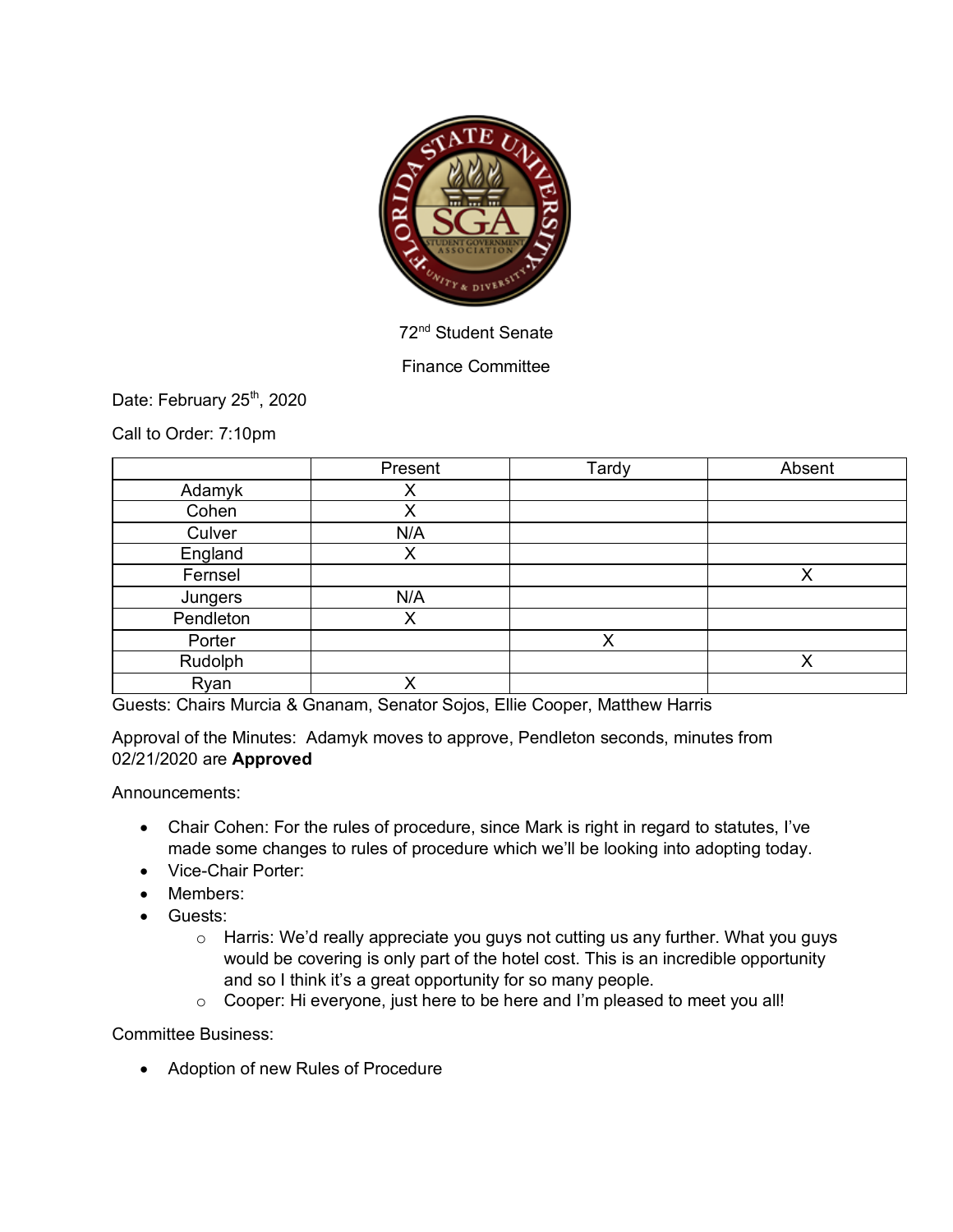- $\circ$  Adamyk moves to adopt, Pendleton seconds. New rules of procedure are **Adopted**.
- New questions guide to ask organizations:
	- o Reviewed Chair Cohen's proposed questions
	- o Notes / New proposed questions:
		- § PAC: How are you distributing these materials to the student body?
		- § General: Do you foresee any non-organization members attending the event/trip with you?
		- Question 13: Append "If so, when?" to the end
		- PAC: How did you come to the estimated number of attendees?
		- **RTAC: Will your trip be occurring within the next 30 business days?**
		- PAC: Will your event be occurring within the next 21 days?
		- General: Are you currently seeking funding from any other source that provides A&S monies?

## Old Business:

- Consent Resolution 18 (Sponsored by Murcia)
	- Total of Resolution: \$5,965
	- Opening: Sponsor waives
	- Adaymk moves to adopt, Pendleton seconds, England objects, enter **Roundtable**
	- Roundtable
		- (Answers to questions concerning AKPsi given by Matthew Harris)
		- Adamyk: So this is a question for whoever can answer. Was this trip only open to members of AKPsi?
			- A: No. The problem that came out at the old meeting is that we were using a guideline of GPA. We're giving preference to students with a higher GPA and upperclassmen.
		- England: Are you planning on taking anyone with a not so high GPA and not an upperclassman?
			- A: Yes.
		- Adamyk: How has this been advertised?
			- A: It'll be posted on our social media and posted on the College of Business' social media
		- Murcia: We've still funded people in the past that haven't advertised their event yet. As long as they do advertise.
		- Sojos: How do you know you'll take no upperclassmen if you haven't applied?
			- A: Every semester we take underclassmen.
		- Adamyk: I believe there was a concern raised in committee that dues were mandatory to join AKPsi, is that the case?
			- A: To be a member of AKPsi you have to pay dues.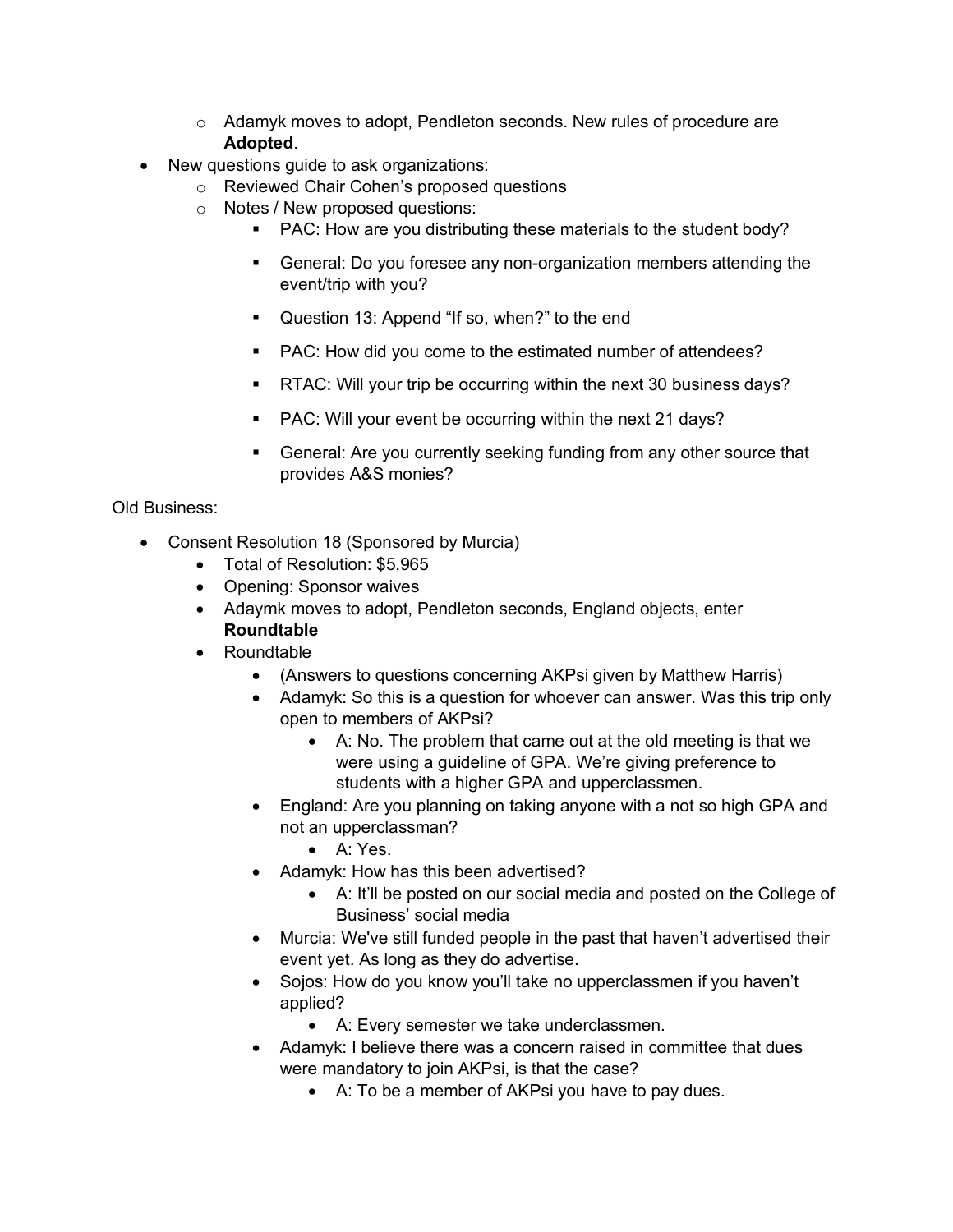- Adamyk: So if someone was unable to pay dues, could they still join?
	- A: We work with people and are lenient, but yes it's possible.
- Adamyk: Are you comfortable where the numbers are now, given your budget?
- England: How many times have AKPsi come to funding boards this fiscal year?
	- A: Once to PAC this fiscal year. Not come to RTAC yet.
- Adamyk moves to call the question, Ryan seconds, no objections
- Final Vote:
	- Yes: Adamyk, England, Pendleton, Ryan
	- No:
	- Abstain:
- Resolution does **PASS**
- Adamyk moves to unlock the calendar, Pendleton seconds, no objections, Calendar is **Unlocked**

New Business:

- Consent Resolution 21 (Sponsored by Gnanam)
	- Total of Resolution: \$2,329
	- Questions:
		- England: VSA only asked for \$700, can PAC fund more than they asked? And why?
			- A: It's not written in statutes, and it is unreasonable to expect RSOs to know every single detail of the financial manual, so we funded them the amount that does the most good?
		- England: Society of Women Engineers is in the PAC minutes, but isn't on the resolution. Why?
			- A: They withdrew their request
		- Pendleton: How many shirts would VSA get with their original request?
			- A: The same amount, but they didn't know a certain number needed to be plus sized
		- Ryan: The extra funding for VSA is going to the larger sizes?
			- A: Yes
	- Motion to Approve & Second: Porter moves to approve, Pendleton seconds, England objects, enter **Roundtable**
	- Roundtable
		- England: I don't like that we are giving RSOs more than they requested, we don't expect them to be accountants, but they should read the manual carefully and know how much to request based on the sizing guide
		- Ryan: Has this happened in finance before?
			- A: It has happened before, but it is usually at the request of the RSO
		- Ryan: Where did the extra money for VSA come from?
			- A: It was based on the calculation for how much money was needed for the shirts to be size-inclusive, this number wasn't done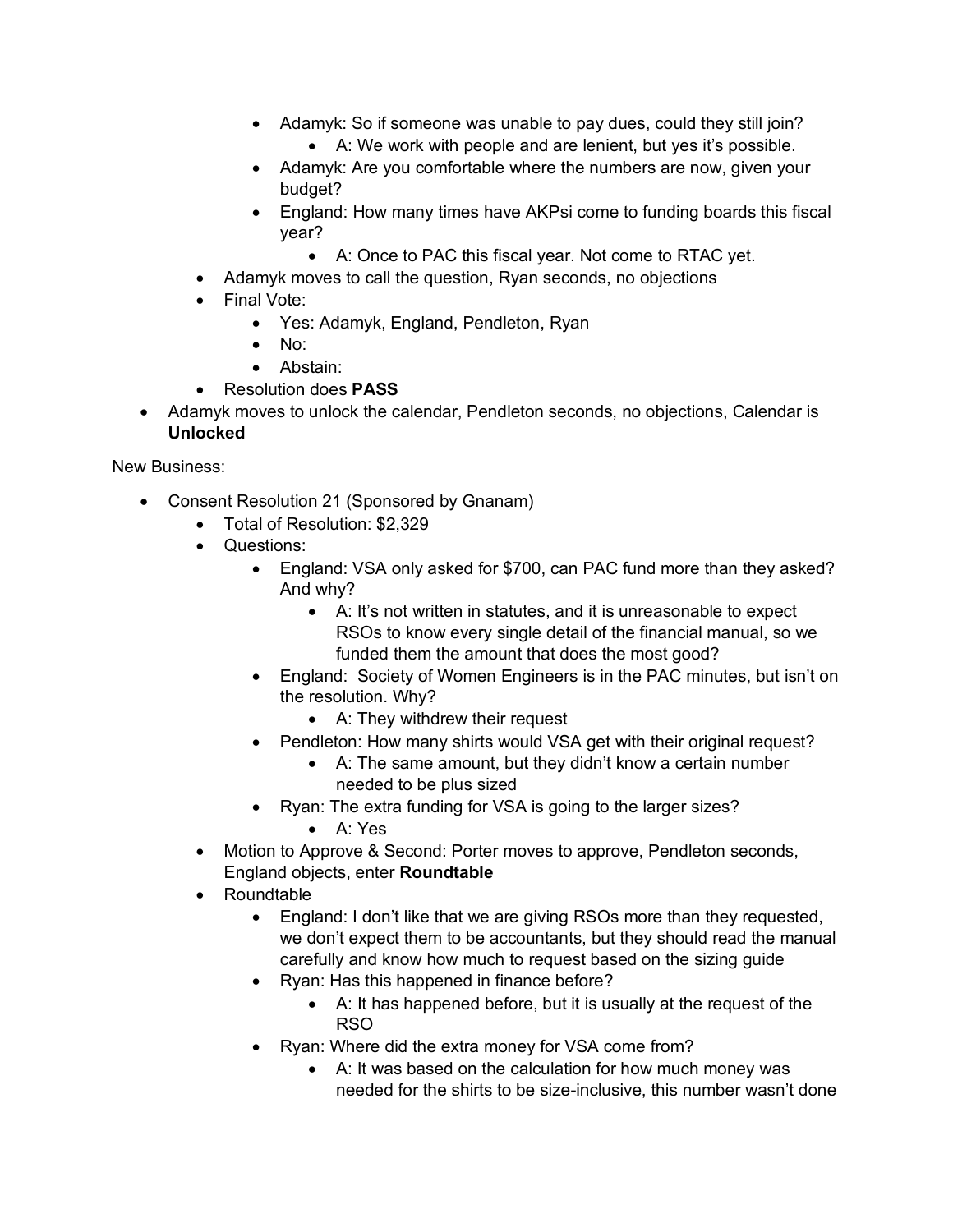flippantly, it was calculated precisely, and it makes sure that RSOs get the resources they need

- Pendleton: Do RSOs usually fundraise for shirts before requesting?
	- A: That usually doesn't happen, fundraising is usually for obscenely large amounts of money
- England moves to amend Venezuelan Student Association from \$769 to \$700 in the category of clothing and awards, Ryan seconds
	- Vote on amendment:
		- o Yes: England, Pendleton, Cohen
		- o No: Porter, Ryan
		- o Abstain:
	- Cohen breaks tie, Amendment does **Fail**
- England: I won't block this, but I will reintroduce this amendment on the floor of the Senate tomorrow, I think it is unfair that this RSO is getting more money than requested when so many RSOs are getting their funding cut
- England: Was the question asked if the VSA's dues are mandatory
	- A: There are no dues, there was a misunderstanding on the Qualtrics application
- England: Understanding the RSO has \$300 fundraised, I think it is fair that they are requested to use that money to cover the extra shirt cost
- Gnanam: Just because the money exists, doesn't mean it hasn't already been allocated
- England: RSOs need to be adaptable, even if it has been allocated they can cover it
- England moves to amend JStreetU's total allocation from \$1210 to \$1120 to correctly reflect the line-item allocation, Porter seconds, no objections
	- Vote on amendment:
		- o Yes: England, Pendleton, Porter, Ryan
		- o No:
		- o Abstain:
	- Amendment does **Pass**
- Gnanam: VSA's dues are going towards hosting an All-Hispanic RSO soccer tournament and the money is gone
- England: Why was JStreetU fully funded?
	- A: This allocation only partially funds the whole event, they got \$3,000 from the national organization
- England: What is the expected turnout for the JStreetU event?
	- A: 7 students from U of Miami, 10 from U of Florida, and 30 from FSU
- England: Is this an invite-only event, or can anyone walk in?
	- A: Due to logistical reasons, there will be advance registration, but it will be free
- England: I'm a little concerned that the number of students from other universities is a little high, but I do not think it is high enough to require action right now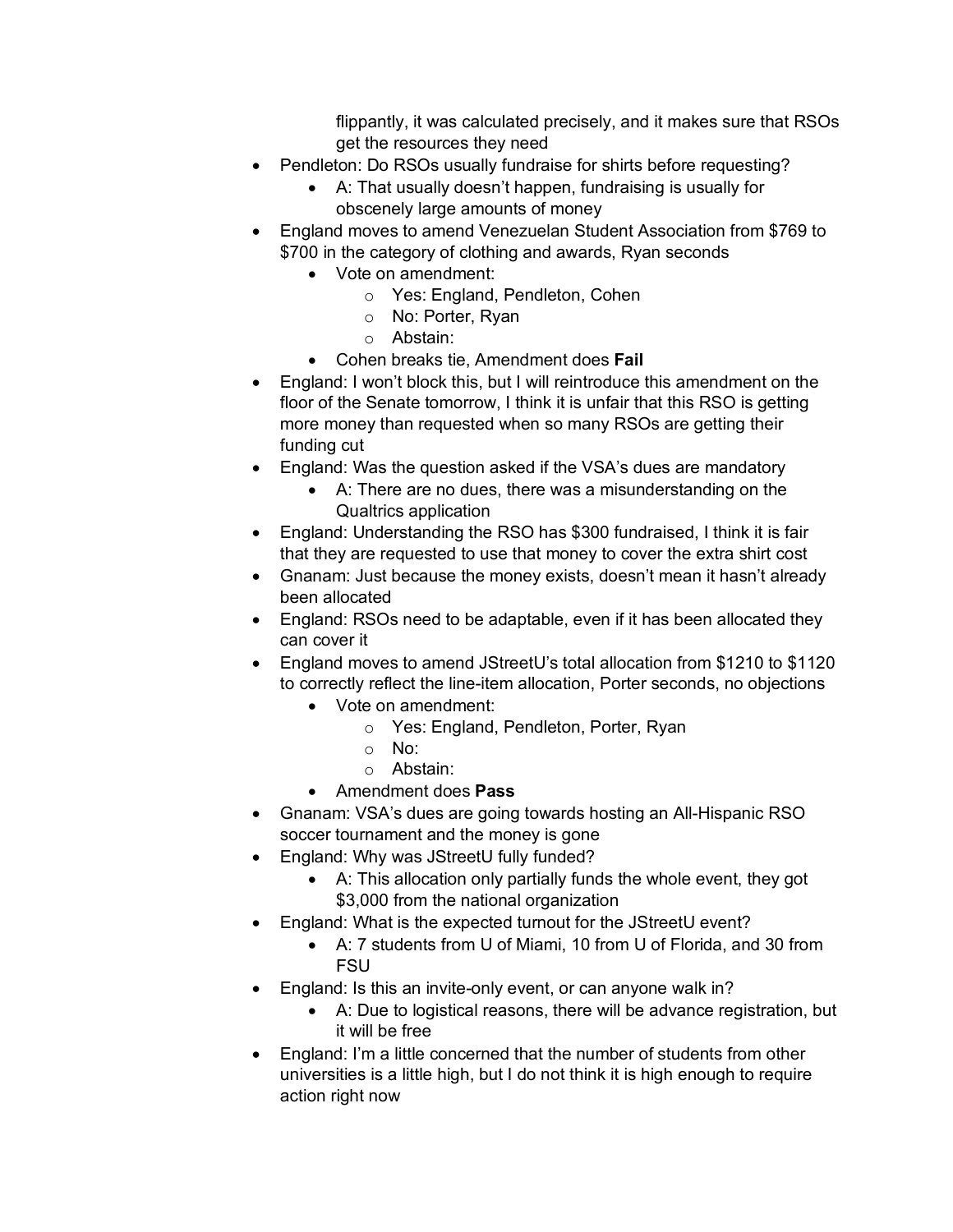- Porter moves to call the question on the resolution, Ryan seconds, no objections
- Final Vote:
	- Yea: Pendleton, Porter, Ryan
	- No: England
	- Abstain:
- Resolution does **Pass**
- Consent Resolution 20 (Sponsored by Murcia)
	- Total of Resolution: \$1,125
	- Opening: We heard 3 requests. We zero funded one org because we are unable to fund them and they also requested money from COGS. We gave Women in Pre Law \$1000 in lodging and Azucar Dance Company \$125 in mileage reinbursement. We did make cuts where necessary such as lodging for Azucar as they brought Airbnb quotes.
	- Questions:
		- Cohen: Did the org you zero funded understand why they couldn't be funded?
			- A: Yes
		- England: Why were you not able to fund that one org?
			- A: You can't get funding from multiple A&S fee sources for the same event therefore we can't fund them.
		- Pendleton: Was WIPS supposed to be in lodging because it's in registration fees?
			- A: That's my bad, great catch. Let's amend that.
	- Motion to Approve and Second: England moves to approve, Adamyk seconds, Pendleton objects, enter **Roundtable**
	- Roundtable:
		- Pendleton moves to amend Women in Pre Law Society from \$1000 in registration fee to \$0 and lodging from \$0 to \$1000. England seconds.
			- Vote on the amendment:
				- o Yes: Adamyk, England, Pendleton, Ryan
				- o No:
				- o Abstain:
			- Amendment does **Pass**
	- England moves to call the question, Adamyk seconds, no objections
	- Final Vote:
		- Yea: Adamyk, England, Pendleton, Ryan
		- No: None
		- Abstain: None
	- Resolution does **PASS**
- Bill 39 (Sponsored by Sojos & Leckie)
	- Ryan moves to move Chair Leckie from Cosponsor to Primary sponsor, Pendleton seconds, no objections, motion is **Approved**
	- Opening: This bill eliminates 807.6k because 808.1B.1.a exempts PAC and RTAC from being required to budget because they can't know ahead of time how many requests they will receive, making them form two budgets is unnecessary
	- Ryan moves to table bill, England seconds, no objections